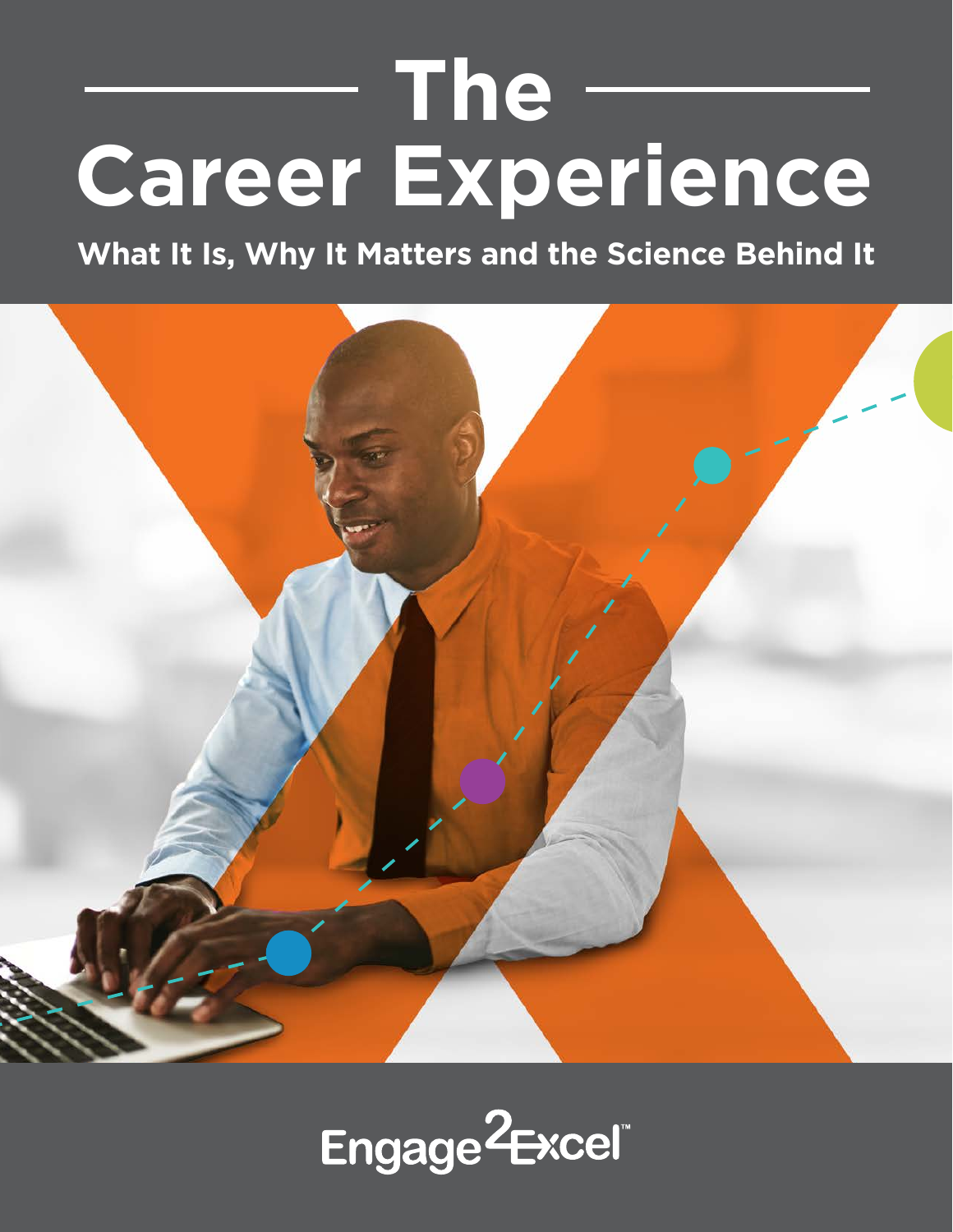## **The Career Experience**

Many HR leaders praise the employee experience (EX) as the holy grail of their organizational initiatives, but things are changing. What if this view only captures a small fraction of — ironically — the employee experience?

What if there were a broader understanding of the employee's career? You would be able to see through employees' eyes why they joined your company, what they hope to do in life and where they're going. Then you could help them position themselves in your company to achieve their goals as well as yours.

### You would both win.

We've written about the employee experience in the past, how creating great experiences and providing a framework for practitioners develops the holistic employee experience. Now we're expanding our view on what it means to have a truly great employee experience.

#### We call it the

# *career experience.*

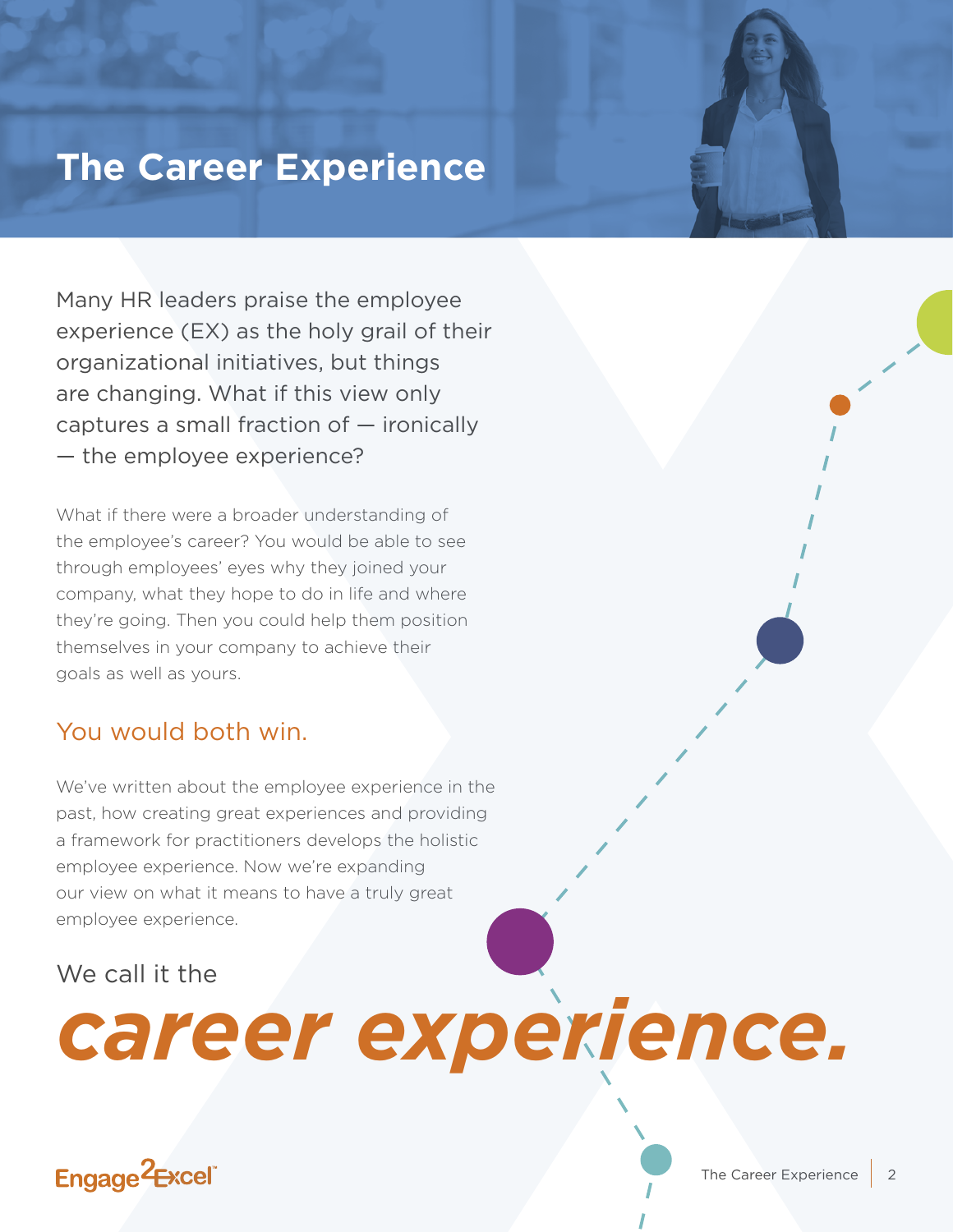# **Why Are We Using the Term "Career Experience"?**

The career experience is a broader term than the employee experience. While EX initiatives focus mainly on objective measurables like engagement scores, performance goals, feedback and survey results, we believe the view of an employee's actual experience has expanded.

Measuring KPIs like these is only half the battle. What do you do with all that information? And what does it all mean?

An employee doesn't think in terms of these measurables. They want to know that they have a stable job and a growing future. They want to feed their families and send their kids to college while also growing at their organization and feeling challenged.

But you also care about more than just the employee. You care about job seekers and candidates. You care about the gig and freelance workers. You care about the retired workers and alumni.

Most organizations currently think in EX terms. But there's a problem. Without any real science behind those objective measures and data, EX falls flat and fails to improve business performance. Thinking in just objective, measurable terms doesn't account for the entirety of the employee's experience.

It's a *transactional* relationship rather than a *relational* one. The original intentions behind EX lead us to a new vision for relational perceptions of employees and their experiences.

In short, the employee experience is *really* about the career experience. That's why we developed a data-driven, science-backed framework to provide meaning and purpose to your measurables. It's called

# **RESPECT.**

But first, let's explain more about why the "career experience" is a better term for explaining the employee experience, and how that affects business results and how providing a framework for practitioners develops the holistic employee experience. Now we're expanding our view on what it means to have a truly great employee experience.

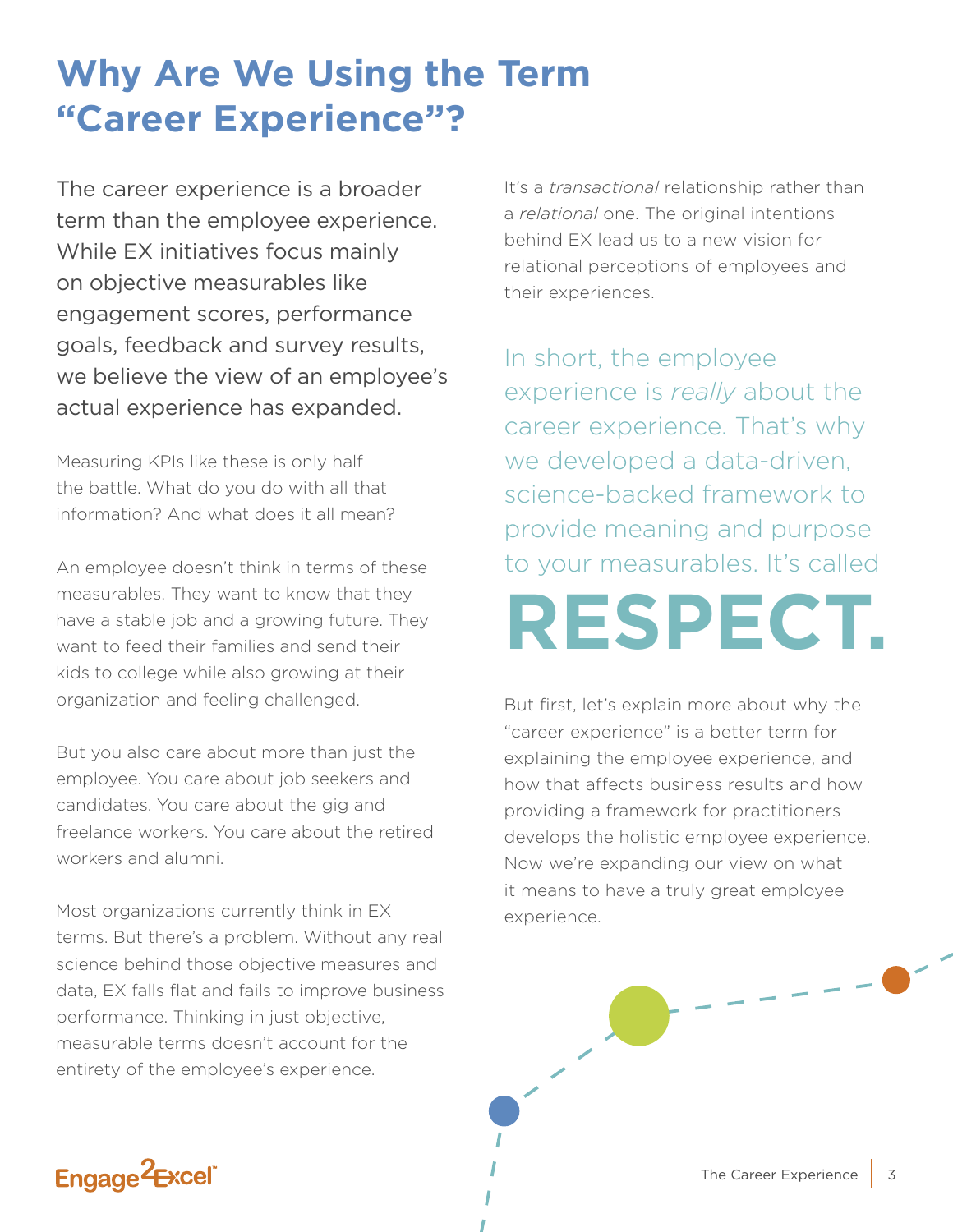# **How We Got Here: The Customer and Employee Experiences**

What are customer experience and employee experience, and how do they lead us to examining career experience?

Accenture believes the customer experience (CX) is the battleground for *loyalty,* while the employee experience (EX) is the battleground for *productivity.1*

CX is all about understanding what customers value over the course of their life cycle, evolving into a broader view of addressing their wants and needs. It starts with imagining what the customer sees through their eyes. For example, think about interactions as "journeys" rather than "touch points."2 This empathy creates more loyalty, brand recognition and lifetime value for the customer.



EX, similarly, is focused on a view of the entire work experience, from emotional and financial wellness to self-service tools and avenues for feedback.<sup>3</sup> Employees "journey" through their interactions with your organization in myriad ways depending on their generation, their device and their place in the org chart. They all want an experience that's tailored to their personal needs.



The HR community largely believes in EX initiatives. In fact, **57%** of HR leaders hold EX as their top priority for 2019.<sup>4</sup> The struggle to bring out the employee value proposition in their everyday work is the biggest problem for achieving a great EX. What's the solution, according to Gartner? Empathize with what employees value.

## So, how does all of that lead us to the career experience?

Michael Liley et al. Employee Experience Reimagined. Accenture Strategy. 2017. [https://www.accenture.com/us-en/\\_acnmedia/PDF-64/Accenture\\_Strategy\\_Employee\\_Experi](https://www.accenture.com/us-en/_acnmedia/PDF-64/Accenture_Strategy_Employee_Experience_Reimagined_POV.pdf)[ence\\_Reimagined\\_POV.pdf](https://www.accenture.com/us-en/_acnmedia/PDF-64/Accenture_Strategy_Employee_Experience_Reimagined_POV.pdf)

2. The CEO Guide to Customer Experience. McKinsey Quarterly. August 2016. [https://www.mckinsey.com/business-functions/operations/our-insights/the-ceo-guide-to-customer-ex](https://www.mckinsey.com/business-functions/operations/our-insights/the-ceo-guide-to-customer-experience)[perience](https://www.mckinsey.com/business-functions/operations/our-insights/the-ceo-guide-to-customer-experience)

3. Josh Bersin et al. The Employee Experience: Culture, Engagement, and Beyond. Deloitte. Feb. 28, 2017. [https://www2.deloitte.com/insights/us/en/focus/human-capital-trends/2017/](https://www2.deloitte.com/insights/us/en/focus/human-capital-trends/2017/improving-the-employee-experience-culture-engagement.html) [improving-the-employee-experience-culture-engagement.html](https://www2.deloitte.com/insights/us/en/focus/human-capital-trends/2017/improving-the-employee-experience-culture-engagement.html)

4. 2019 HR Executive Priorities. Gartner. 2019. <https://www.gartner.com/en/human-resources/trends/2019-hr-priorities>

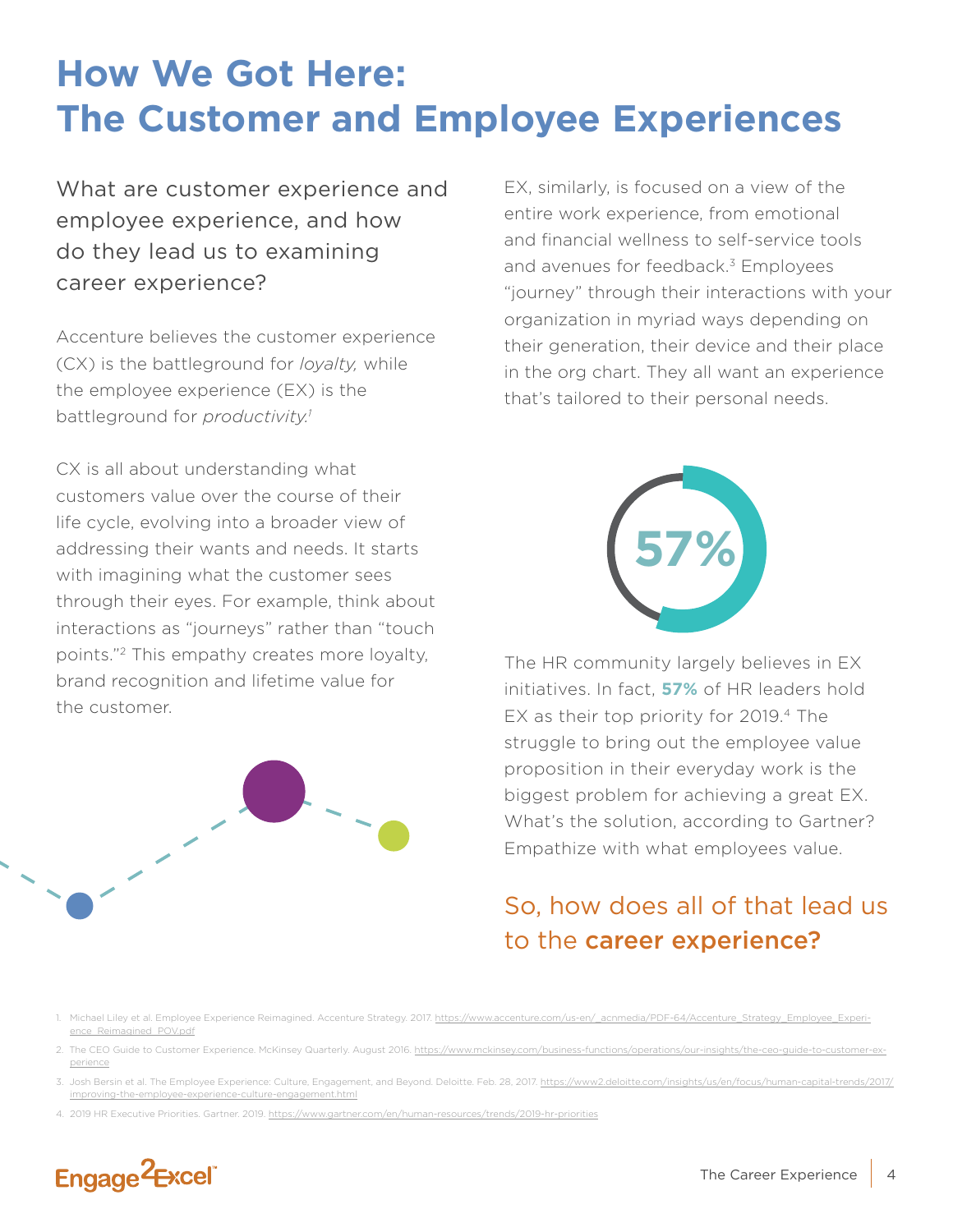# **The Career Experience**

The EX initiatives cited earlier focus solely on one event in the employee's time horizon rather than their journey with your company extended through time. This journey starts even before the employee is hired, and it continues long after they've retired.

All too often, organizations serve up an empty promise. They follow the hype that millennials, for example, are at your company only for a short time because of their lack of loyalty. Taking this perspective, many leaders simply want to make that short window the best experience possible.

But by focusing on a longer time horizon and a broader view, you can actually increase engagement, retention and employee experience for the long term, rather than just accepting that the employee will be there for only a few short years.

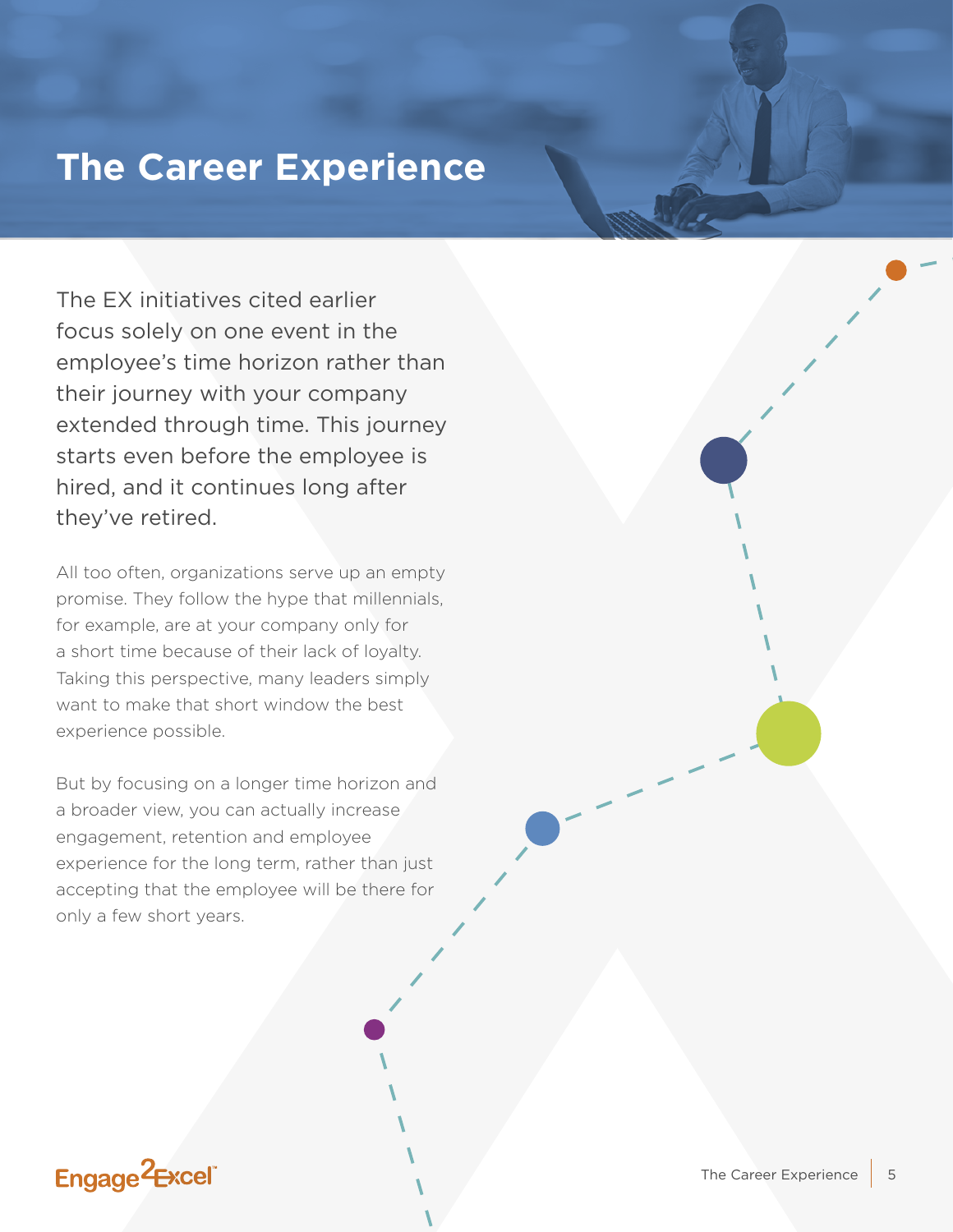### **Why is all of this important?** Here are a few reasons why we're addressing this now.

#### YOUNGER WORKERS ARE FINANCIALLY INSECURE

It's well known that young people are financially insecure.5 Between crushing student loans, rising healthcare costs and stagnant wage growth, young workers are aching for a holistic approach to their careers, especially regarding soft skills, recognition and rewards, benefits and worklife balance.<sup>6</sup> Workers are putting more demand on organizations to fill these needs than ever before.

#### THE WORKFORCE IS AGING, AUTOMATION IS INCREASING AND SOCIOPOLITICAL INSTABILITY IS MORE INTENSE

Bain's Labor Report 2030 cites three big shifts in the workplace in the coming years that will affect not only work but the cultural milieu in which your employees are immersed. There's a demographic shift in an aging workforce, a lack of productivity and wage growth due to automation, and rising inequality and instability between classes and governments.7 All three of these factors force a kind of paternalism onto the organization because they are in a position to provide stability to their workers.

#### EMPLOYEES HAVE NEW EXPECTATIONS

From a more micro-perspective, employees have new expectations that companies are finding difficult to wrap their minds around and effectively serve. Fueled by consumer products, direct-to-consumer supply chains and mobile experiences, employees want the best of all possible worlds. This is not a bad thing. Employees are consumers after all, and their expectations have bled into the world of work.

Employees expect more personal and holistic work experiences similar to their journeys as a consumer, what Mercer calls "careers people crave," especially when it comes to technology.<sup>8</sup> They have these personalized, consumer-like expectations at every stage of their career, from their experience as a candidate to their experiences in retirement.<sup>9</sup>

This sounds great and all, but how can you actually create a great career experience for employees? What does it look like?

### **We're glad you asked.**

<sup>9.</sup> See the March–April 2018 issue of Harvard Business Review, The New Rules of Talent Management.<https://hbr.org/2018/03/the-new-rules-of-talent-management>



<sup>5.</sup> Ben Steverman. "America's Millennials Are Waking Up to a Grim Financial Future." Bloomberg. June 21, 2018. [https://www.bloomberg.com/news/articles/2018-06-21/america-s-mil](https://www.bloomberg.com/news/articles/2018-06-21/america-s-millennials-are-waking-up-to-a-grim-financial-future)[lennials-are-waking-up-to-a-grim-financial-future](https://www.bloomberg.com/news/articles/2018-06-21/america-s-millennials-are-waking-up-to-a-grim-financial-future)

<sup>6.</sup> The Deloitte Millennial Survey 2018. Deloitte. 2018.<https://www2.deloitte.com/global/en/pages/about-deloitte/articles/millennialsurvey.html>

<sup>7.</sup> Karen Harris et al. Labor 2030: The Collision of Demographics, Automation and Inequality. Bain & Company. Feb. 7, 2018. [https://www.bain.com/insights/labor-2030-the-colli](https://www.bain.com/insights/labor-2030-the-collision-of-demographics-automation-and-inequality/)[sion-of-demographics-automation-and-inequality/](https://www.bain.com/insights/labor-2030-the-collision-of-demographics-automation-and-inequality/)

<sup>8.</sup> Global Talent Trends 2019. Mercer. 2019. <https://www.mercer.com/our-thinking/career/global-talent-hr-trends.html>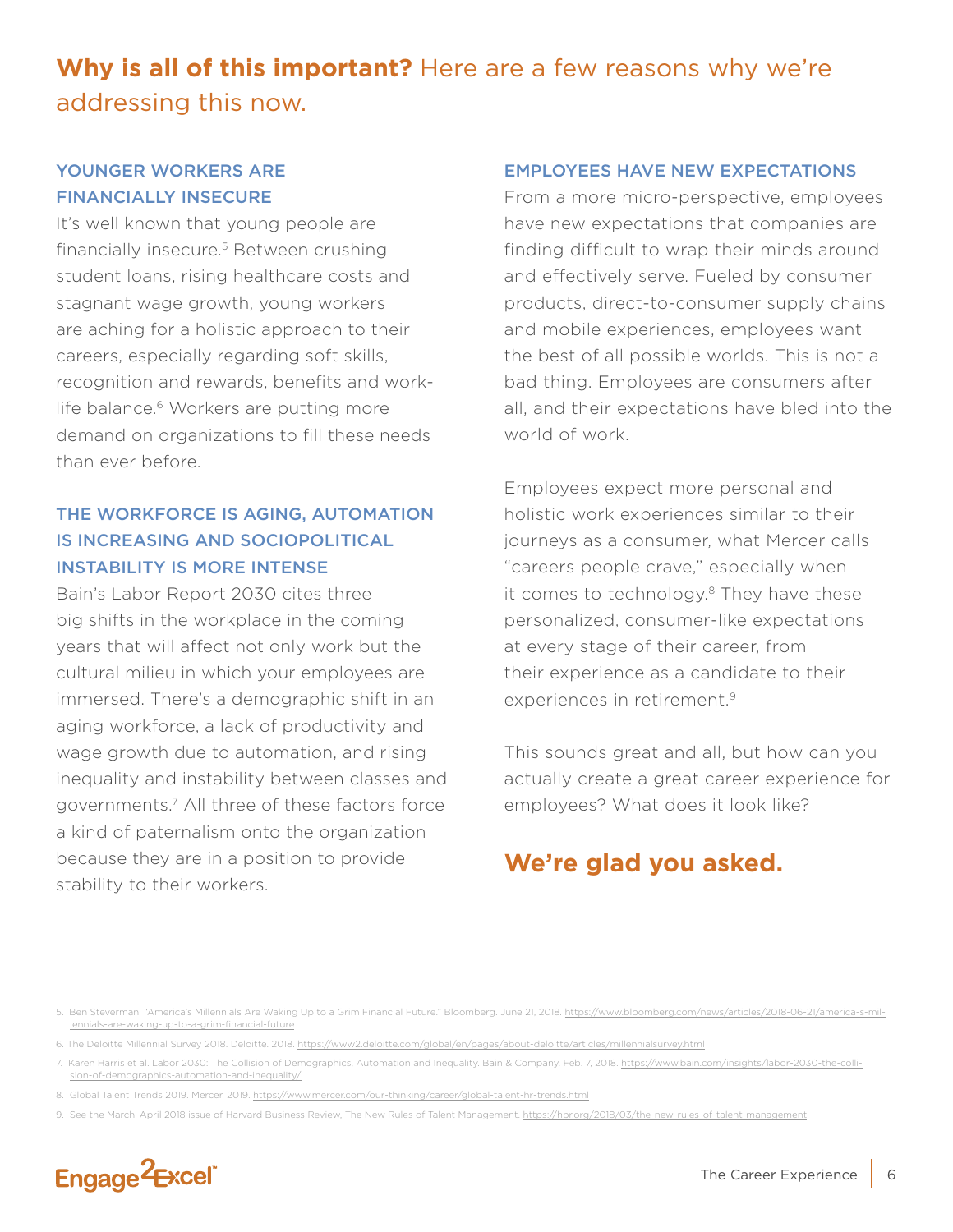# **The Science Behind the Career Experience**

The career experience is more than objective measurables. It's more than subjective experiences for the employee. It's a combination of both, and it has a science-backed framework driven by over 30 years of research in employee attitudes and perceptions.

Let's first uncover the three main stages of the career experience.

### Before the Job: The Candidate Experience

Just like a consumer's experience with a brand, employees have a similar experience with companies before they're even hired on. Forrester's 2019 trends report explains the importance of CX, branding and purpose when it comes to the future of the workforce.10 All three of these elements combine to create a sense of what it's like to work for your company, from how you communicate on social media to how you communicate with candidates during the hiring process.

In this way, building a great candidate experience involves marketing, educating and making your employer value proposition more social.<sup>11</sup> Candidates are researching your company on LinkedIn and Twitter, on Glassdoor and Reddit, and in phone calls, texts and chats with friends, and with friends of friends. They're very likely well aware of your perceived strengths and weaknesses before you ever see a resume.

By creating an unforgettable experience for your candidate or day-zero employee, you can be sure that you've not only found great talent, but that you will keep them around after day one.

#### **SUGGESTED READING**

**One company that created a great candidate experience is Par Pacific.**

• Par Pacific report for recruiting employees: [Creating Great](https://www.engage2excel.com/wp-content/uploads/2018/10/E2E_EB_EmployeeExperiences_TRDCGEE.V2-WEB.pdf)  [Employee Experiences](https://www.engage2excel.com/wp-content/uploads/2018/10/E2E_EB_EmployeeExperiences_TRDCGEE.V2-WEB.pdf)

#### **Supporting resources**

- [Five Hiring Managers Discuss](http://www.engage2excel.com/wp-content/uploads/2019/01/Trendicators_Hiring_Managers_WEB.pdf)  [Today's Toughest Challenges](http://www.engage2excel.com/wp-content/uploads/2019/01/Trendicators_Hiring_Managers_WEB.pdf)
- [Transforming Recruitment](http://www.engage2excel.com/wp-content/uploads/2018/09/E2E_TR_Transforming_Recruitment_to_Improve_Your_Companys_Competitive_Advantage_TRBP3.V1-WEB.pdf)

10. Predictions 2019: The Year Transformation Goes Pragmatic. Forrester. November 2018. <https://go.forrester.com/research/predictions/>

<sup>11.</sup> Sharyln Lauby. Four Ways to Improve the Candidate Experience. Society for Human Resource Management. April 11, 2018. [https://www.shrm.org/resourcesandtools/hr-topics/tal](https://www.shrm.org/resourcesandtools/hr-topics/talent-acquisition/pages/four-ways-to-improve-the-candidate-experience.aspx)[ent-acquisition/pages/four-ways-to-improve-the-candidate-experience.aspx](https://www.shrm.org/resourcesandtools/hr-topics/talent-acquisition/pages/four-ways-to-improve-the-candidate-experience.aspx)

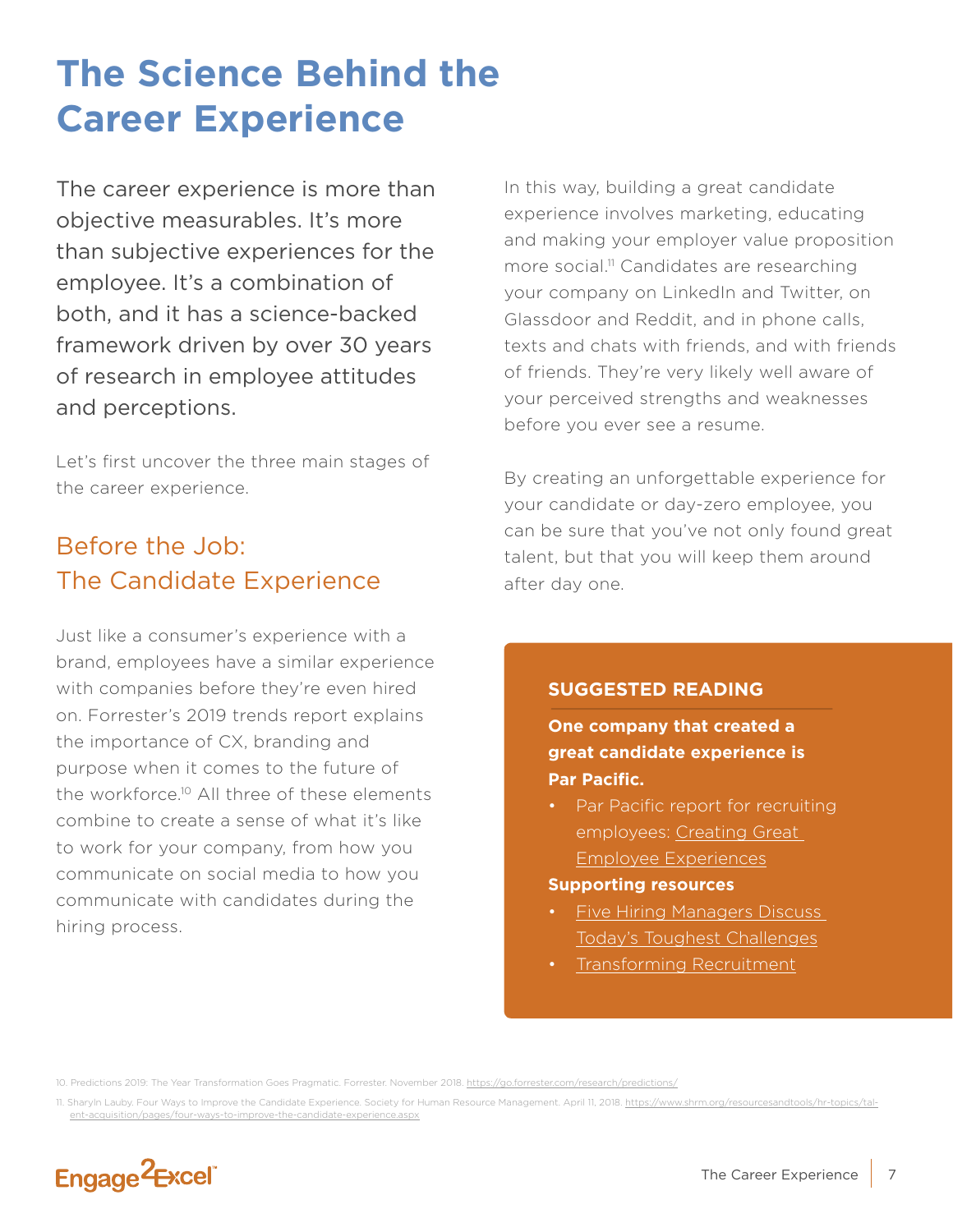### During the Job: The Employee Experience

Once a candidate becomes an employee, you're still not done working to win them over. The focus just takes a different perspective. To strengthen your vibrant culture, engage your unique employees and drive better business results, it's important to appreciate everyday excellence.

They say younger workers are flighty, but research suggests that their loyalty is strong once they buy in.<sup>12</sup> Recognition is a key to retention and engagement. Our own research has shown that when recognition is tied to business objectives and when managers celebrate the wins big and small, retention and engagement respond favorably — to the tune of 81% of respondents agreeing that they intend to stay with their current company.<sup>13</sup>

In short, be loyal to your employees and they'll be loyal to you.



#### **SUGGESTED READING**

#### Supporting resources

- [Why Do Employees Leave?](https://www.engage2excel.com/wp-content/uploads/2018/09/Engage2Excel_Why_Employees_Leave_Report-WEB.pdf)
- [Recognizing Performance](https://www.engage2excel.com/wp-content/uploads/2018/09/E2E_Recognizing_Performance_to_Improve_Your_Companys_Competitive_Advantage_TRBP2.V1-WEB.pdf)

12. The Deloitte Millennial Survey 2018[.](https://go.forrester.com/research/predictions/)

13. Why Do Employees Leave? Engage2Excel Trendicators Report. [https://www.engage2excel.com/wp-content/uploads/2018/09/Engage2Excel\\_Why\\_Employees\\_Leave\\_Re](https://www.engage2excel.com/wp-content/uploads/2018/09/Engage2Excel_Why_Employees_Leave_Report-WEB.pdf)[port-WEB.pdf](https://www.engage2excel.com/wp-content/uploads/2018/09/Engage2Excel_Why_Employees_Leave_Report-WEB.pdf)

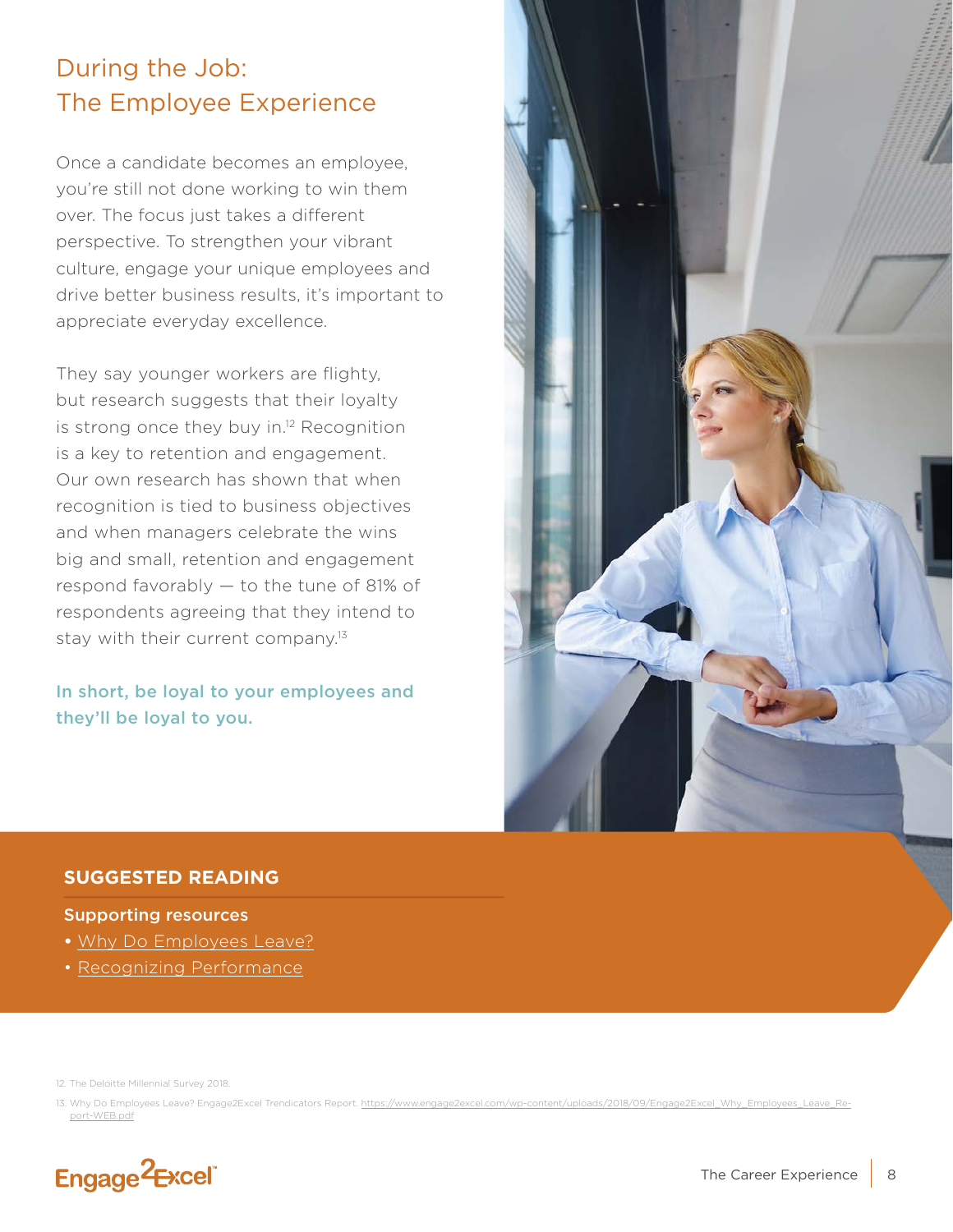### Well into and After the Job: Engaging Employees and Retirees

So, you've built great recruiting, engagement and recognition competencies within your organization, but what happens when an employee's career starts winding down? A lot of trust has been eroded among younger workers because of the way companies treat their more senior counterparts. We've all heard stories of someone who's been at a company for 30 years only to be let go in a "cost-reduction measure" to "decrease headcount and labor costs."

Employees want an engaging experience the entire way through their career, from start to finish. When employees experience a career they love, they're all-in, fully engaged and highly motivated, giving enormous discretionary effort. But they can't get there without some structure.

Engagement is a critical element to the career experience, particularly toward the end of a career. More experienced or retired employees often act as coaches or mentors to the younger generation, creating a feedback loop for your organization's long-term cultural health. Using engagement and experience surveys is one way to measure how connected employees are with your organization.14

### Respecting the Career Experience with Science

Without a doubt, the career experience is a science, developed over time through recognition and appreciation, exciting work, a sense of security and confidence, being paid fairly, career growth and transparency from leadership. But do you know where your employees are in their journey?

Without hard data to analyze and predict their progression and perception of their career — with a science-backed framework there's no way to know. To give employees a true engagement experience, give it the RESPECT it deserves.

#### **SUGGESTED READING**

• One company that comes to mind is UPS UPS report for retiring employees: [Creating Great Employee Experiences](https://www.engage2excel.com/wp-content/uploads/2018/10/E2E_EB_EmployeeExperiences_TRDCGEE.V2-WEB.pdf)

14. Measuring Engagement to Improve Your Company's Competitive Advantage. Engage2Excel Trendicators Report. <u>http</u> E2E\_Measuring\_Engagement\_TRBP1.V1-WEB.pdf?hsCtaTracking=d1a24354-9de5-4bfb-be88-7cd1c3cf7a0d%7C

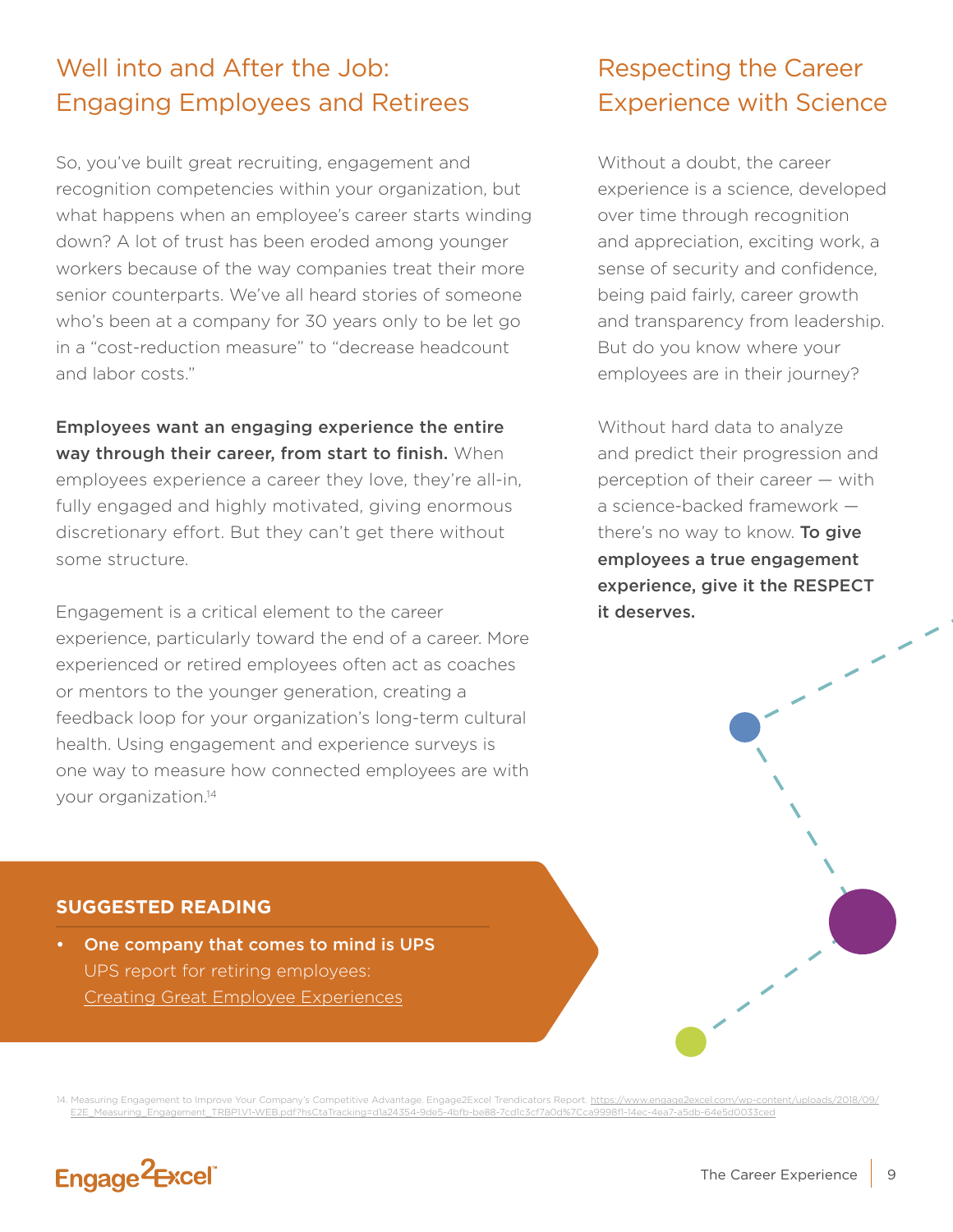# **RESPECT:**  A Science-Backed Career Experience Framework

One objective model to map the desire for a more holistic career journey to the psychology of your employees is a science-backed career experience framework: the RESPECT framework.

Jack Wiley, Ph.D., chief scientific officer of Engage2Excel, has spent three decades developing the science behind the career experience. His book *[RESPECT: Delivering](http://www.jackwiley.com/books.html)  [Results by Giving Employees What They](http://www.jackwiley.com/books.html)  [Really Want](http://www.jackwiley.com/books.html)* summarizes 25 years of research into what employees most want from their employers. In their own words, employees from around the world identified seven things they want most. These seven factors form RESPECT.



#### **SUGGESTED READING**

Use these conversation tips to aid a STAY conversation using the RESPECT framework [The STAY Conversation](http://www.engage2excel.com/wp-content/uploads/2019/03/E2E_RESPECT_Stay_Conversation_Tips.pdf)

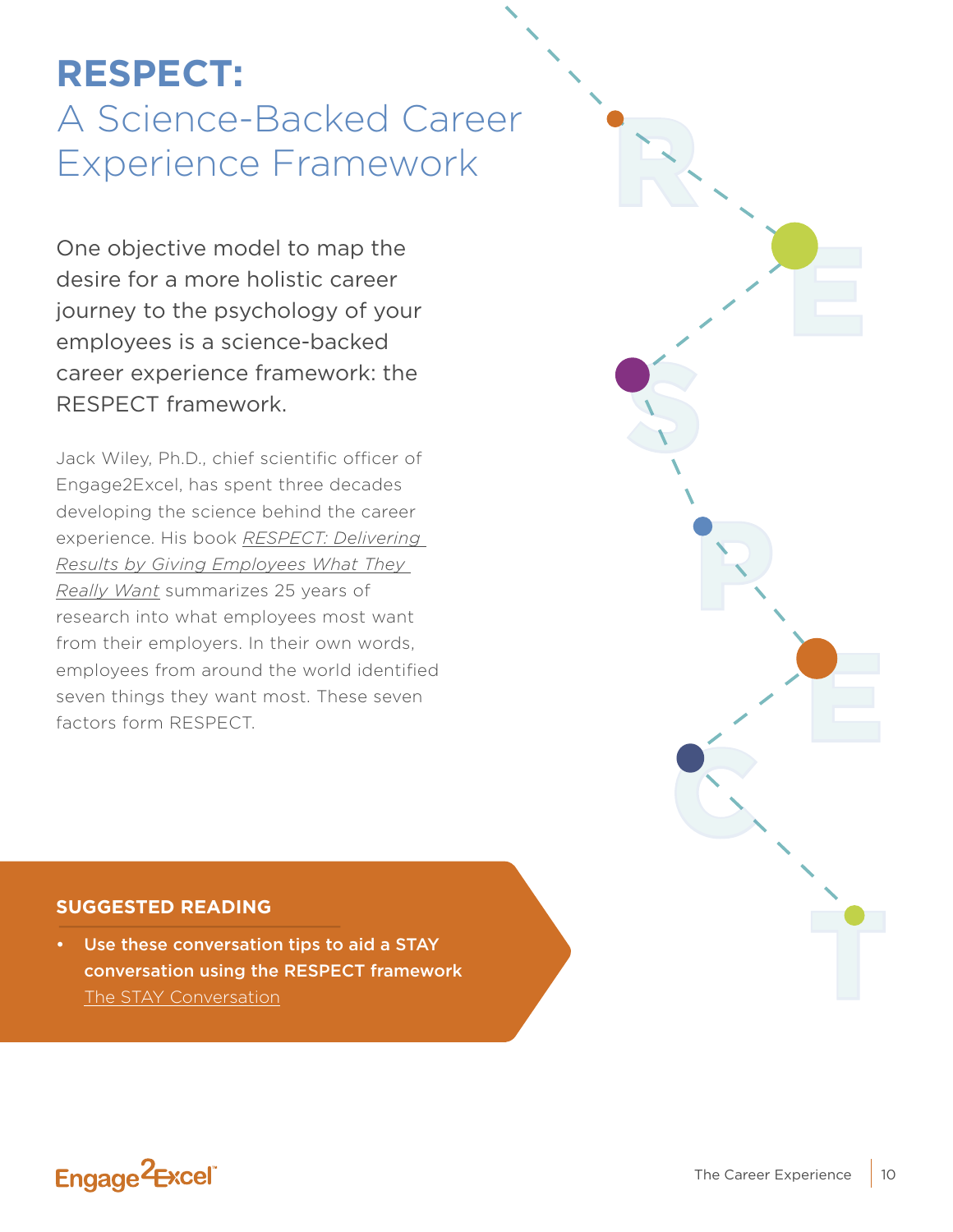# **The RESPECT Framework**

#### **RECOGNITION**

*A pat on the back — acknowledgment for a job well done — from managers and the organization at large*

**RECOGNITION**<br> *A pat on the back* — *acknowledgment for a job well*<br> *A pat on the back* — *acknowledgment for a job well*<br> *Opportunitie*<br> *Composition at large*<br> *Employees want to be recognized and respected for*<br>
Many Employees want to be recognized and respected for their contributions, even if those contributions are small. By recognizing employees' value to the organization and connecting that to business objectives, like we said earlier, research shows that employees are more engaged and have a better experience throughout.

#### EXCITING WORK

*A job that's challenging, interesting and fun*

Employees always want to be challenged, especially younger employees. They want a career that's rewarding not only for them but for broader society as well. By creating exciting work for the employee at an individual level, employees will feel more motivated to put in the discretionary effort, driving more productivity and more interest in their day-to-day responsibilities. **EXCITING**<br> *A job that's c*<br>
Employees a<br>
younger emp<br>
not only for

#### **SECURITY**

*Confidence that solid work and a well-managed organization lead to job security*

Knowing that the organization employees work for is financially sound and led by capable, intelligent leaders who look out for them shapes the experience of the employees for the better. They feel safe to take more risks, fuel innovation and push more creativity within their teams. **SECURITY**<br>Confidence to<br>organization<br>Knowing that<br>financially so

#### **PAY**

*Fair compensation for a day's work*

Fair pay is often overlooked in much of the engagement literature that's out there today. Many writers say that purpose and meaning are good substitutes for salary. However, there is a limit to that thinking. There is a base level for which employees need to be fairly compensated in order to feel safe and secure in their work. Without this kind of psychological safety net, engagement and experience suffer. **PAY**<br>Fair compen:<br>Fair pay is of<br>literature than<br>purpose and

These RESPECT dimensions allow your organization to build a scalable, measurable model for implementing the career experience across departments, from the front-line employee to senior leadership.

#### EDUCATION AND CAREER GROWTH

*Opportunities to develop skills over the course of a productive career*

Many younger workers are desperate for mentorship and coaching that will lead to a long, fulfilling career. The modern organization must push this into their performance and engagement initiatives for employees to continually produce and enjoy the fruits of their labor.

#### **CONDITIONS**

*A well-equipped workplace that is physically comfortable and socially inviting*

**CONDITIONS**<br>*A well-equippe*<br>*and socially inv*<br>Comfortable w<br>open-office-ve Comfortable working conditions are more than just open-office-versus-cubicle conversations. You've heard those debates time and time again, but there's something deeper. Employees want flexible schedules, meaningful relationships and support for when they fail or want to try new things. This means more than just headphones or free lunches.

#### **TRUTH**

*Frank, honest and transparent communication from managers and senior leaders*

**TRUTH**<br>Frank, hones<br>managers an<br>Transparency<br>but truth does Transparency and "radical candor" are hot topics today, but truth doesn't mean brutal honesty. It means being open about the right parts of the career: development and progression, performance missteps, as well as expectations and goals.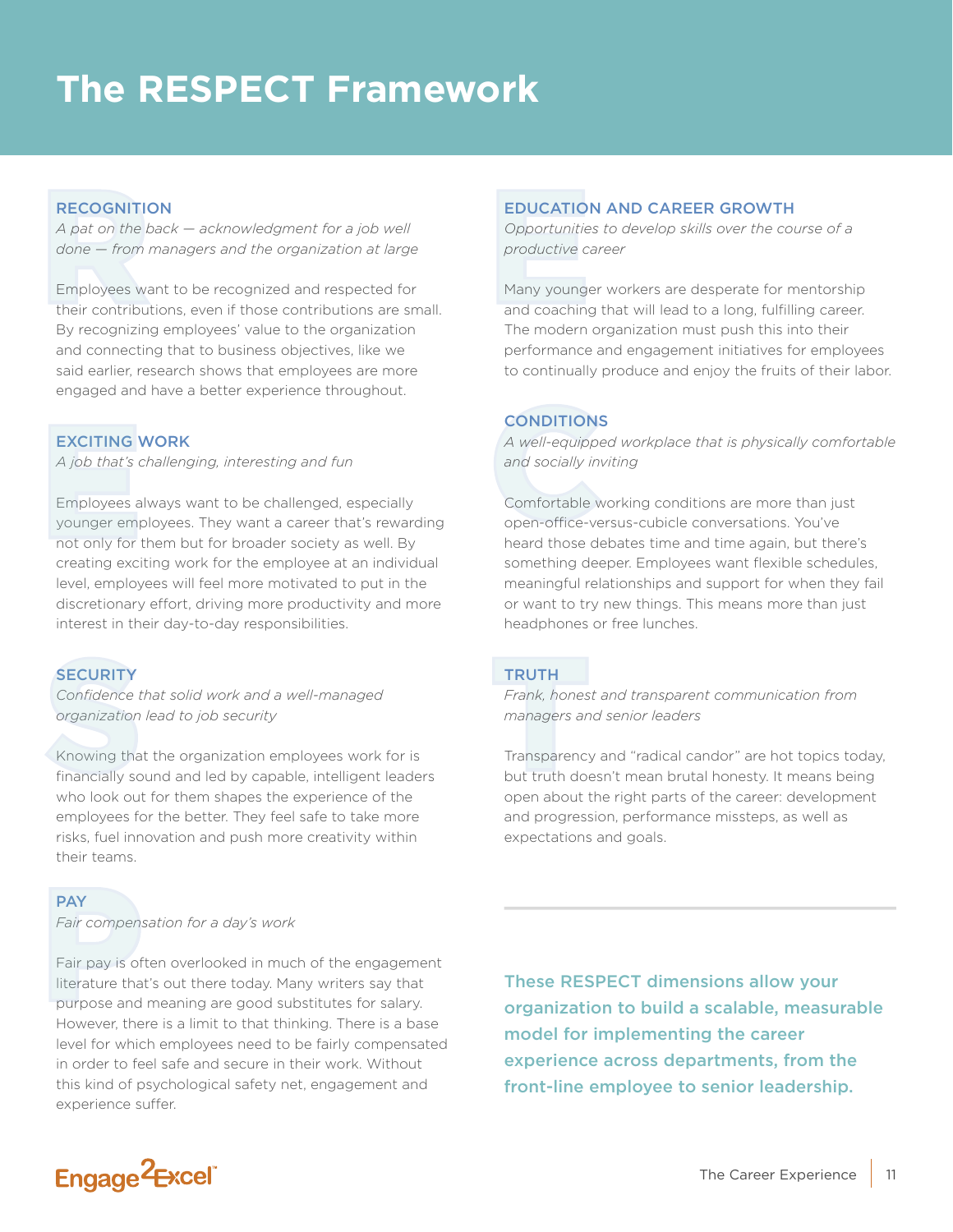# **So, How Do You Do That?**

The right partner can create these incredible career experiences for your employees today.

#### For example:



With onboarding and preboarding accelerators such as personalized welcome gifts to new hires before their first day on the job to protect your recruiting investment



With recognition programs that hit on all cylinders — performance, service and social — to make employees feel appreciated and valued



With an engagement and experience survey model that's bottom-up and takes a strategic, scientific approach to measure the career experience

### Bring Science into Your

*Career Experience.*